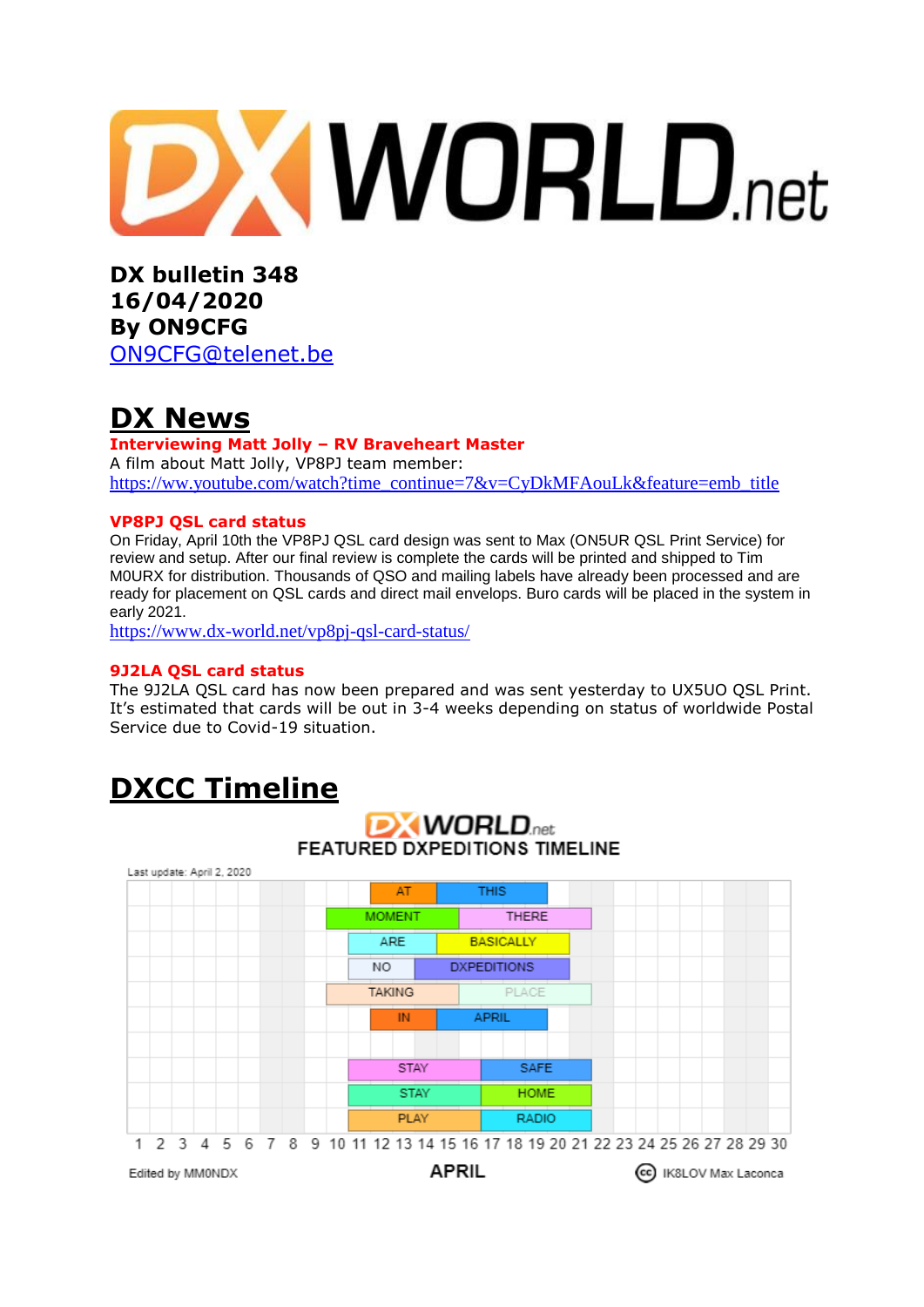# **DXCC This week on air**

**This can change daily, please visit** <https://www.dx-world.net/> **for updates.**

**9G, GHANA** Matt, IZ4YGS is once again active as 9G5GS from Sanzule until May 15. Operation from 160 to 15 meter using mostly FT8 F/H. QSL via home call IZ4YGS, LoTW.

**9J, ZAMBIA** Mario, IK1MYT is active from Lusaka as 9J2MYT until May. Activity on 80, 40, 20, 15 and 10 meter using SSB. QSL via IZ3KVD, Club Log OQRS.

**H4, SOLOMON ISLANDS** Bernard, DL2GAC is active as H44MS. QRV from his countryside QTH on Malaita Island. He expected to leave the country on 23 April, but all of his flights have been cancelled. H44MS will be QRV "for some more time" on 17 and 40 metres SSB and FT8.

**HK, COLOMBIA** Lothar, DK8LRF is operating as HK3JCL until end April from Finca Ligia. QSL via home call, direct or bureau.

**HR, HONDURAS** Gerard, HR5/F2JD was expected to remain in Honduras until April 4 but COVID-19 situation is causing him to stay longer. Unless he can catch a "flight opportunity", he is likely to be there until early June. QSL via F6AJA.

**VK9N, NORFOLK ISLAND** Janusz, SP9FIH is QRV as VK9NK until there will be flights available. He moved QTH on April 10 to the northern part of the island. Activity from 160 to 10 meter using CW, SSB and digi. QSL via home call.

<http://vk9nk.dxpeditions.org/>

**YI, IRAQ** Giorgio IU5HWS is in Iraq until mid-July. He's going there with the Italian Army Airborne Brigade. QRV on 40-20-10m. Giorgio will update his YI/IU5HWS page on QRZ.com with more details later.

## **Coming up soon**

**A2, BOTSWANA** David, VE7VR will be operating as A25VR from April 28 until May 24. Operation in 'holiday-style' on 40-20 meter, low power. QSL via home call.

# **QSL preview**

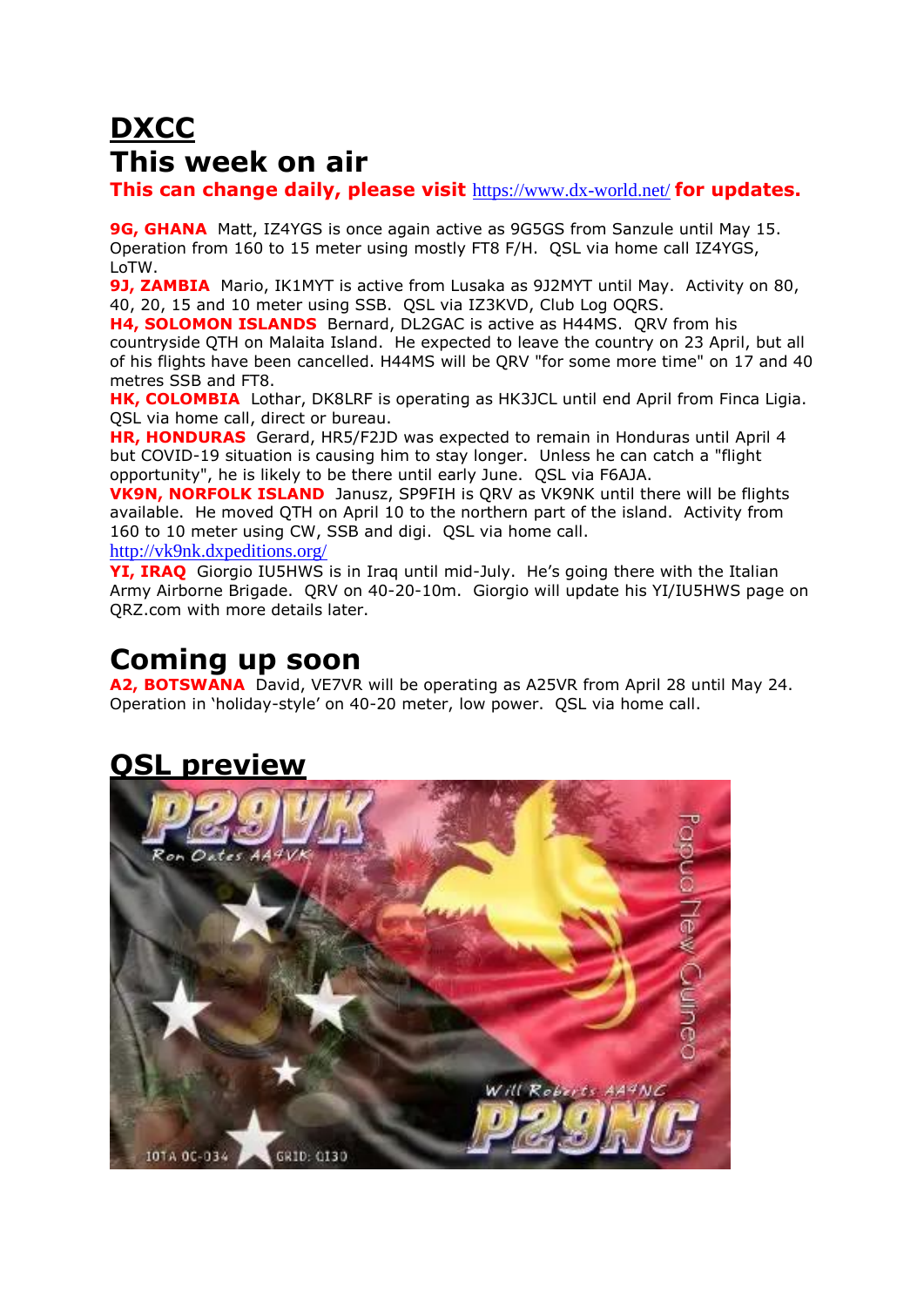

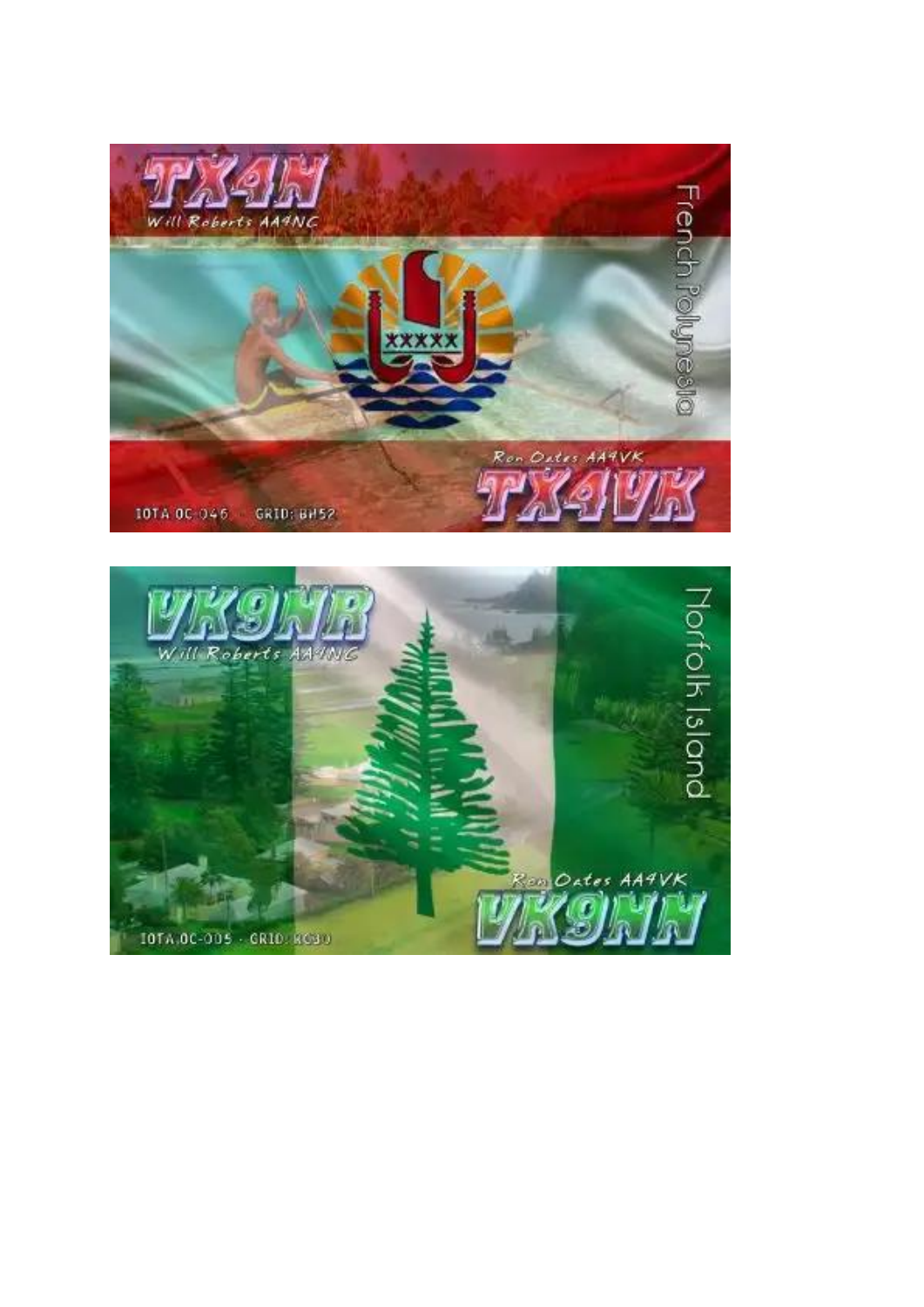

# **ANNOUNCEMENTS Announced DX**

### *THE NEWCOMERS*

**8Q, MALDIVES** Yosuke, JJ1DQR will be active from Male as 8Q7QR from September 4 until September 8. Operation on HF using SSB and FT8. An entry in the All Asian DX Contest is included. QSL via home call, direct or bureau.

**CE0Y, EASTER ISLAND** Hans-Martin, DK2HM will be operating as XR0YHM between August 27 and September 7. QRV in 'holiday-style' from 80 to 10 meter using SSB and digi. QSL via OQRS Club Log, LoTW or home call direct or bureau.

**OA, PERU** Look for Yuri, N3QQ as OA7/call from Machu Picchu. Activity in 'holidaystyle" on HF.

### *THE REMINDERS*

**3B8, MAURITIUS** A team with G0CKV and others will be active as 3B8M during the CQWW CW contest (Nov 28-29). Activity before and after the contest on the low bands. QSL via M0OXO.

**3Y, BOUVET** The Rebels will try to activate Bouvet somewhere December 2020. More to follow.

**4W, TIMOR LESTE** The Lagunaria DX Group is planning a large scale DXpedition to Timor-Leste (4W) from October 11 until November 8. We even already have a confirmed reservation for two close by lodges to have enough space to host up to 10 stations. Serious participation in both CQWW contests included! <http://timor-leste-dx.de/>

**5X, UGANDA** Shabu, M0KRI (ex VU7RI, 9U4RI) will be QRV as 5X1RI from end-July to mid-August. More to follow.

**7Q, MALAWI** Pista, HA5AO will be operating as 7Q7AO during the second half of September/begin October. Dates TBA. Operation from 80 to 10 meter using CW, RTTY, FT8 and some SSB. <https://www.ha5ao.com/index.php/news>

**A3, TONGA** Stan LZ1GC and Ivan LZ1PM will be operating as A35GC from October 19 until November 2. Activity from 160 to 10 meter using CW, SSB, RTTY and FT8. Logs uploaded during the DXpedition to Club Log. QSL via LZ1GC OQRS, direct or bureau. **CE0Y, EASTER ISLAND** The Polish DXpedition Team with Jan SP3CYY, Jurek SP3GEM, Wlodek SP6EQZ, Janusz SP6IXF, Roman SP9FOW and Piotr SP9RCL will be active as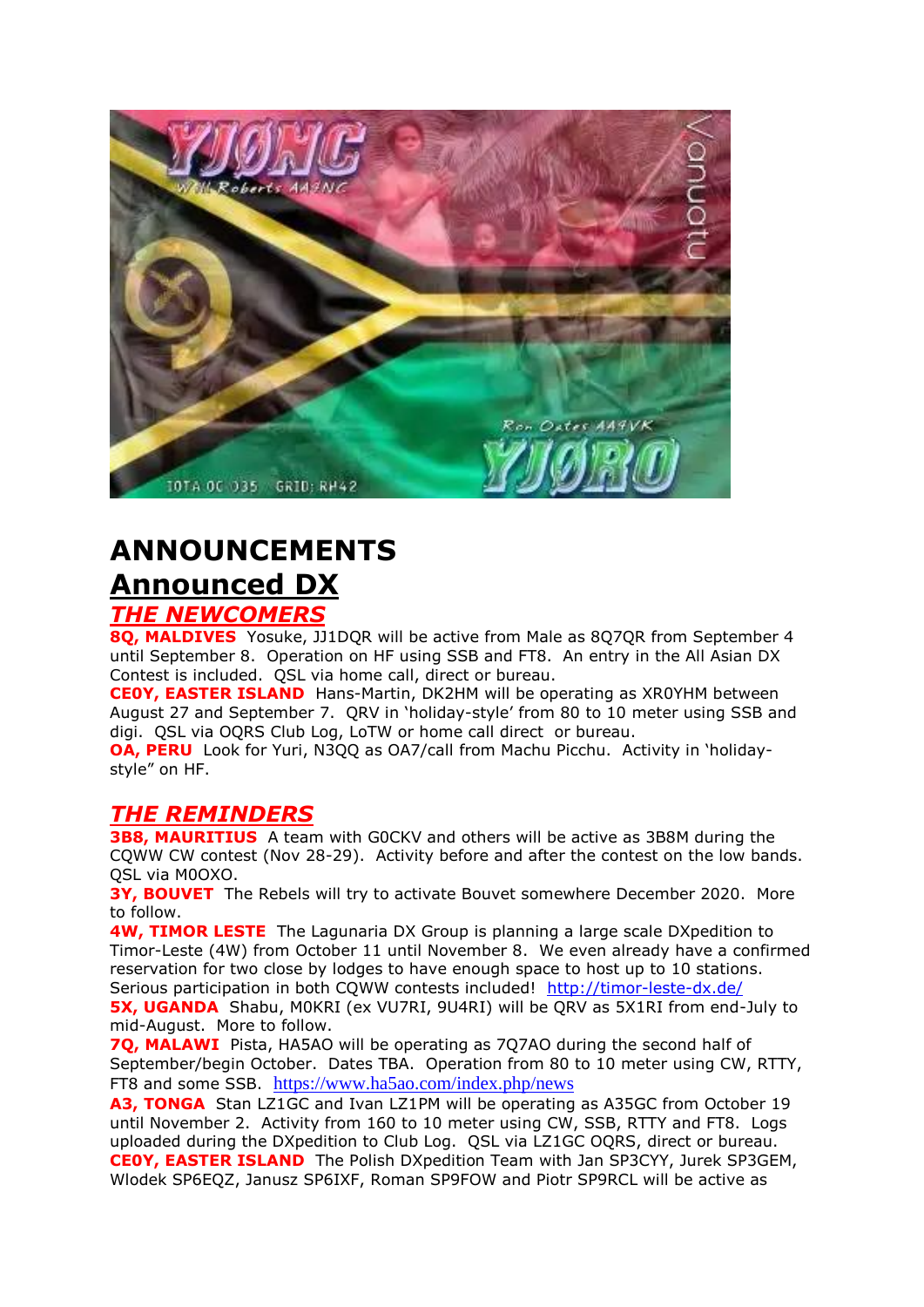xr0ysp FROM September 15 until September 30. Plans are to be QRV with 3 stations from 160 to 10 meter using CW, SSB and FT8.

**CY0, SABLE ISL** Permission for a DXpedition has been authorized from October 19 until October 28. The team: WA2DAN, N2IEN, K5DHY, K5YY, K4UEE, WW2DX, AA4NC, N8AA, N2TU.

<http://cy0dxpedition.net/index.html>

**E6, NIUE** Stan LZ1GC and Ivan LZ1PM will be operating as E6AM from September 28 until October 17. Activity from 160 to 10 meter using CW, SSB, RTTY and FT8. Logs uploaded during the DXpedition to Club Log. QSL via LZ1GC OQRS, direct or bureau. **FM, MARTINIQUE** Uwe, DL8UD will be active as TO5O during the RSGB IOTA contest (July 25-26). Before and after he will operate as FM/call. QSL via home call, Club Log OQRS.

**FM, MARTINIQUE** Marius ON4RU will be operating as FM/OQ3R between May 25 and June 6. An entry in the CQ WPX CW contest is included as TO3F. Outside the contest operation from 160 to 10 meter using CW only. QSL via home call.

**FP, ST PIERRE & MIQUELON** A Canadian and American group of operators will be operating as TO5T between August 10 and August 17. QRV from 160 to 6 meter using CW, SSB and digi. QSL via WB2REM, OQRS Club Log and LoTW. <http://to5t.com/>

**FP, ST PIERRE & MIQUELON** Eric, KV1J will once again be active as FP/call between June 30 and July 14. Operation from 160 to 10 meter using CW, SSB and digi. QSL via home call, LoTW.

**FS, ST MARTIN** David, F8AAN will once again be active as FS/call from November 18 until December 4. Operation from 40 to 10 meter using CW only. QSL via Club Log OQRS.

**J8, GRENADINES** Oleh, UR5BCP will be operating as J8/call from May 20 until May 27. Operation from 40 to 6 meter using CW, SSB, FT4/8. QSL via KD7WPJ.

**KH4, MIDWAY ISL** Ron, KH6DV announces a trip to Midway in October 2020 for about 2 weeks. Midway Atoll is #14 on the Clublog most wanted list and has not been active for some time. The aircraft used for the logistics flights has been downsized and visitors are no longer allowed to fly to the island. Operators interested in joining the expedition should be prepared to undertake a 6.75 day ocean voyage. The vessel DXpedition veteran A/S Machias can be seen on my QRZ page KH6DV. The vessel will provide all power (2 x 27KW generators and air conditioned sleeping, operating and galley areas.) More to follow.

**OY, FAROE ISLANDS** Torsten DL4APJ and Udo DL2AQI will be operating as OY/calls from September 15 until September 23. Operation from 80 to 10 meter using CW, SSB and digi. QSL via homecalls, bureau and LoTW.

**P4, ARUBA** Bill N4IQ and Bob ND7J will be operating as P4/call between July 15-22. An entry in the IARU contest as P40US is included (July 11-12). <http://p4aruba.com/> **PJ4, BONAIRE** Rich, M5RIC will be operating as PJ4/call from September 22 until

September 29. An entry in the CQWW RTTY is included as PJ4CC. QSL via M0OXO. **T2, TUVALU** The Rebels will be QRV as T22T (pending) somewhere during spring. More to follow.

**T33, BANABA** The Rebels will be operating as T33T the first half of 2020. More to follow.

**T8, PALAU** Look for JM1LIG/T88FM, JA6UBY/T88RR and JO3LVG/T88MK between September 12 and September 21. Operation from 160 to 6 meter using CW, SSB and digi.

**TF, ICELAND** Mek SP7VC and Kasia SQ7OYL will be travelling by camper around Iceland from July 24 until August 13. They are happy to announce that Iceland is their  $100<sup>th</sup>$ travelled to DXCC! Their trip passes through many locators and are planning activity on 50, 70, 144 MHz via MS, ES, EME. They will use modes: SSB, FT8, MSK144, JT65A. They are also planning to activate about 7 Lighthouses and 7 rare TF-Flora and Fauna nature reserves on the HF bands. <https://iceland2k20.blogspot.com/>

**TT, CHAD** The Italian DXpedition Team will be active as TT8RR (CW, SSB and RTTY) and as TT8XX (FT8) between September 29 and October 12 from Ndjamena. Nine operators (I1FQH, I1HJT, I2PJA, I2YSB, IK2CIO, IK2CKR, IK2DIA, IK2HKT and IK2RZP) will be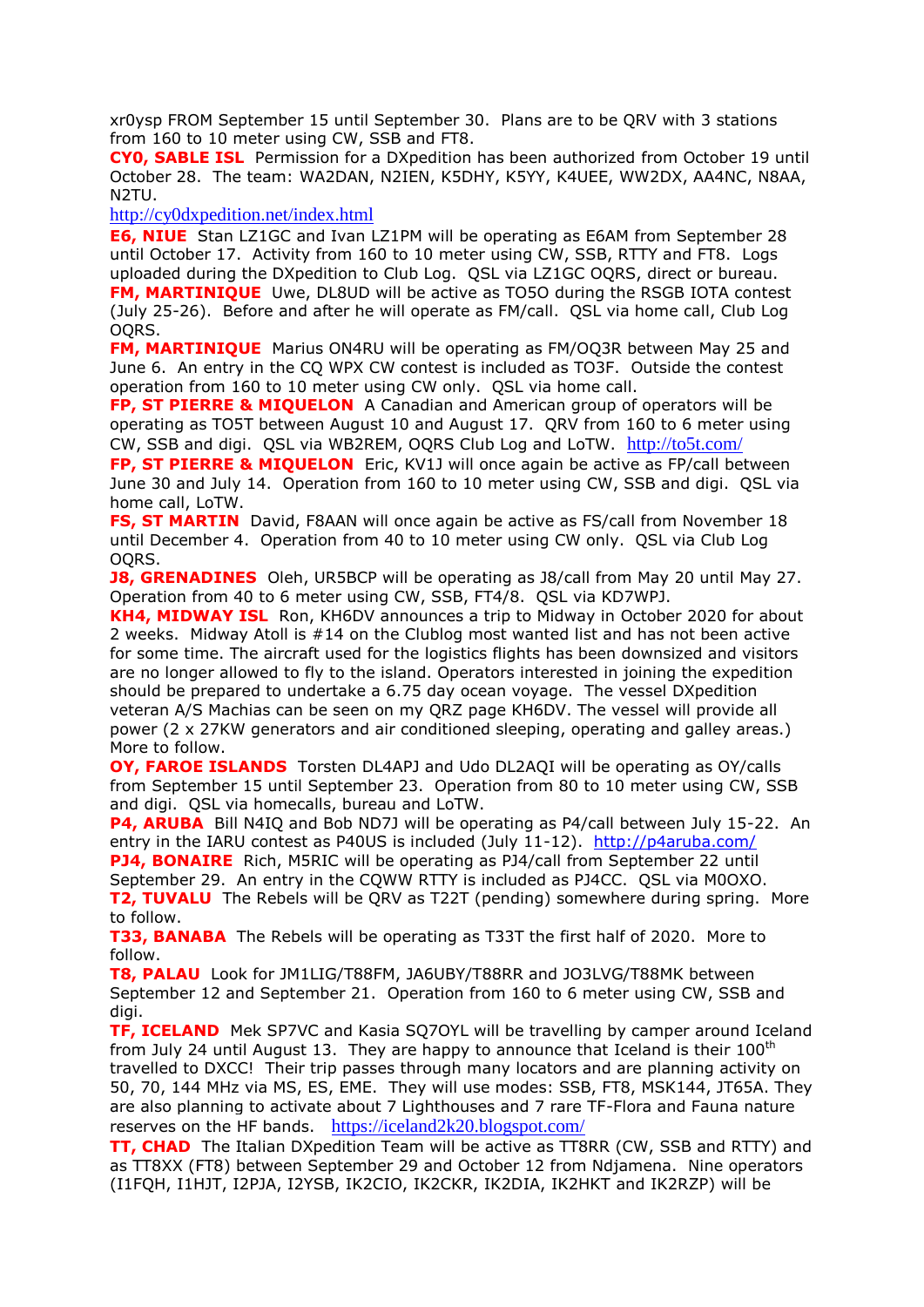active with four stations on all bands. QSL via I2YSB (direct only). <http://www.i2ysb.com/idt/>

**V4, ST KITTS** John, W5JON will once again be active as V47JA from Calypso Bay from June 11 until July 2. Operation from 160 to 6 meter using SSB and FT8. QSL via LoTW or home call direct.

**VK9W, WILLIS ISLAND** The 2016/2019 CY9C team, and the upcoming Sable Island DXpedition CY0C team, is pleased to announce our next DXpedition. After the Sable CY0C DXpedition, they will go to Willis Island VK9W in 2021. 8 Operators from those two teams will comprise the 2021 Willis Island DXpedition team. Boat arrangements have already been made. We are currently working with the Australian government for the necessary permits. (WA4DAN). More to follow.

**XT, BURKINA FASO** Max, DK1MAX will once again be active as XT2MAX later this year. QSL via EA5GL. More to follow.

**Z6, KOSOVO** A German team will be operating as Z66DX between October 15 and October 28. Operation with 3 stations from 160 to 10 meter using CW, SSB and digi. <http://www.z66dx.de/>

**ZA, ALBANIA** Franz, OE6TQG will be operating as ZA/call from September 6 until September 17. Operation on all bands using all modes. QSL via home call. **ZD7, ST HELENA** Oliver, W6NV will once again be active as ZD7W during the CQWW CW contest (November 28-29). QSL via LoTW.

**ZF, CAYMAN ISLANDS** Look for KO7SS from Cayman Brac as ZF2SS during the CQ WPX CW contest (May 30-31).

**ZF, CAYMAN ISLANDS** Frank, KK5XX will be operating as ZF2FD from Grand Cayman from June 10 until June 17. Activity on 80, 40 and 20 meter using CW and SSB. QSL via home call.

## **Announced IOTA**

## *THE REMINDERS*

### **ASIA**

**AS-023 Amami O Isl** Kenji, JA4GXS will be operating as call/6 from May 9 (8 UTC) until May 11 (21 UTC). QRV on 40, 30, 20 and 17 meter using CW, SSB and FT8. QSL via home call, direct or bureau.

### **EUROPE**

**EU-105 Ile de Batz** Christophe F4ELI, Andre F4ELK, Stephane F5UOW, Derek F5VCR, Didier F6DXE and Jean-Pierre ON7ZM will be operating as TM5IB between May 16 and May 23. QRV on HF using SSB, CW and FT8. QSL via ON7ZM.

**EU-111 Monach Isles** G0VJG, G2NF, G4TSH, GM0WED, G4FAL and G0FDZ will be active as MM8C during the RSGB IOTA contest (July 25-26). QRV outwith contest as GM3RCV.

### **NORTH AMERICA**

**NA-039 Adak Isl NA-070 Kiska Isl** 

Yuri N3QQ, Vyacheslav OK8AU, Yuri UA9OBA and others will be active as KL7RRC/p from Kiska Island on June 10-15 and as KL7RRC from Adak Island on June 17-19. Activity with 3 stations using CW, SSB and FT8. QSL via N7RO.

### **SOUTH AMERICA**

**SA-029 Cedro Isl** The Cabreuva DX Team will once again be QRV as ZV1C during May 1-3. Activity from 80 to 10 meter using CW, SSB and FT8. QSL via PU2VCP.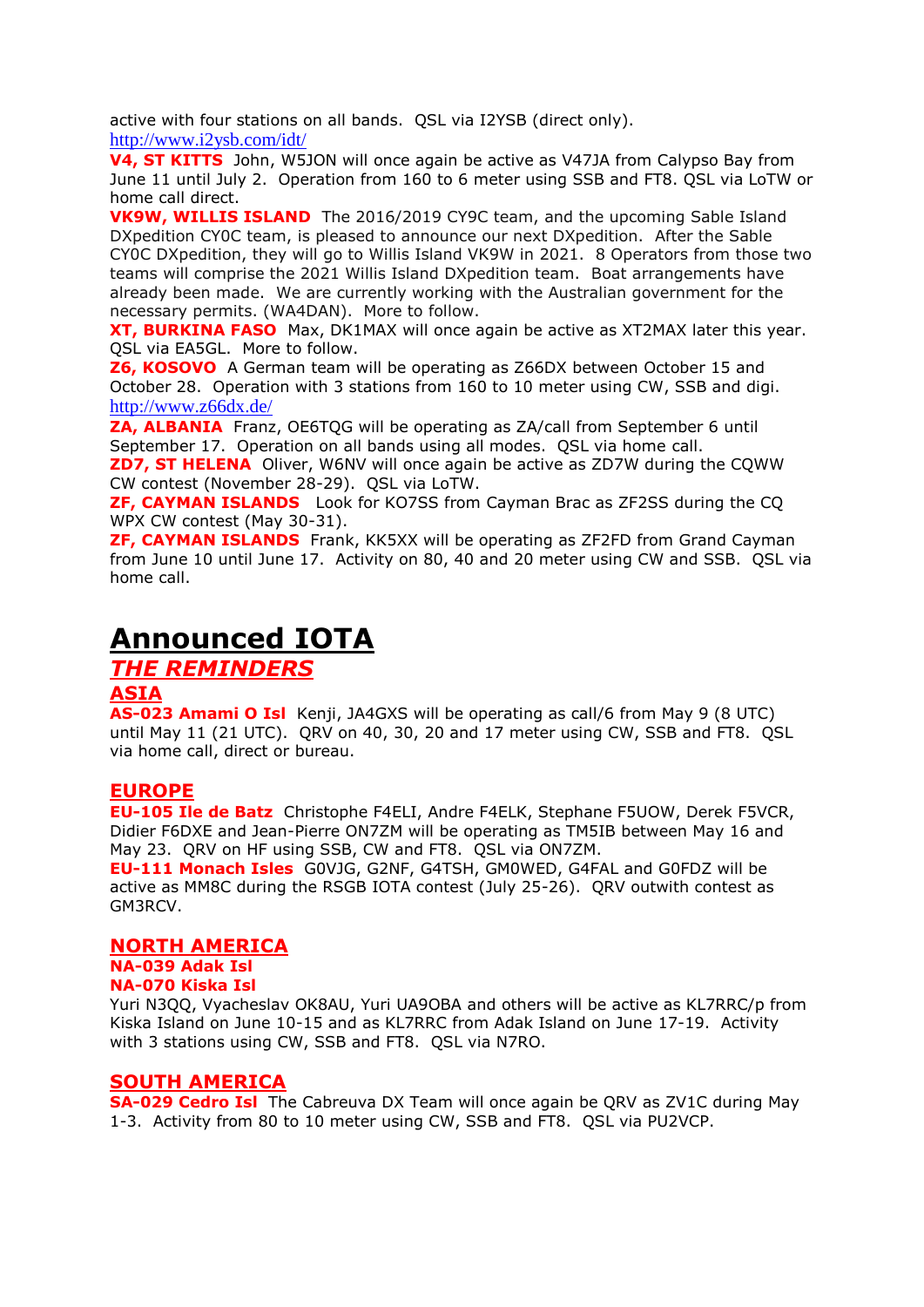## **Antarctica base stations**

**Mirny Station** Alexander RX3ABI is operating as RI1ANM until early 2021. Activity on HF when time permits. QSL via home call.

# **Special calls**

#### *THE NEWCOMERS*

This is a current list of all STAYHOME calls: Z39STAYHOME Radio-Amateur Assosiation of North Macedonia and STOP spreading of COVID-19 Virus OH4STAYHOME Finnish Amateur Radio League MIKKELI & SOUTHERN SAVO DX0STAYHOME Philippine Amateur Radio Association PARA Quezon City A60STAYHOME STAY HOME Sharjah 5B4STAYHOME Norman Banks Pafos OH8STAYHOME Finnish Amateur Radio League Helsinki W4IPC/STAYHOME Connor J Black Chesapeake VA 9K9STAYHOME KUWAIT AMATEUR RADIO SOCIETY 13053, SAFAT OP2STAYHOME RADIOCLUB GRIMBERGEN NBT 4J0STAYHOME The Federation of Radiosport of Azerbaijan Republic QSL via DC9RI CR2STAYHOME Azores is Taking a BREAK! #STAYSAFE 8C2STAYHOME SPECIAL CALL for CAMPAIGN SOCIAL DISTANCING COVID-19 JL. TANJUNG No. 11 SEMARANG YO19STAYHOME Federatia Romana de Radioamatorism The Romanian Amateur Radio Federation P.O. BOX 22-50 BU HZ1STAYHOME Saudi Amateur Radio Society P.O. Box: 12251 Riyadh 11473 Z60STAYHOME SHRAK KOSOVO KOSOVO CT1STAYHOME Ham Operator Of Portugal Portugal OT20STAYHOME UBA Award Friends Mechelen & Berchem OT2STAYHOME Radio Club RC ON7LU Athus LU OH2STAYHOME Finnish Amateur Radio League Helsinki OH9STAYHOME Finnish Amateur Radio League Helsinki ON7AR Antwerp Contest Club - Antwerpen (alias match) CV7STAYHOME EUGENIO DE MARINO LAVALLEJA OH3STAYHOME Finnish Amateur Radio League TAMPERE & HÄME REGIONS Z30STAYHOME RADIOAMATEUR SOCIETY OF MACEDONIA Macedonia OR20STAYHOME ON4RSX UBA RSX Ronse / Renaix OH5STAYHOME Finnish Amateur Radio League Helsinki TC1STAYHOME COVID-19 Awareness Special Event Callsign Istanbul OR4STAYHOME Radio Club Leuven Est 1927 LEUVEN OR8STAYHOME Section ATH De L'UBA Chateau CLOQUETTE 7801 Irchonwelz (Ath) OS0STAYHOME UBA Mechelen Division (MCL) Mechelen OH6STAYHOME Finnish Amateur Radio League Helsinki ON8ON YVES DUQUESNE 9600 RONSE - BELGIUM (alias match) OR2STAYHOME ON4NOK radio club Turnhout IX1HPN/STAYHOME Mathieu Bignotti Saint Marcel E7STAYHOME HAM Operators of Bosnia and Herzegovina 07-Apr-2020 2200UTC to 01-Jun-2020 2200UTC OH1STAYHOME Finnish Amateur Radio League SOUTHWEST FINLAND VI2020STAYHOME Radio Amateur Society of Aust RASA Drouin West R3STAYHOME Roman V. Rakitin Voronezh OH7STAYHOME Finnish Amateur Radio League Helsinki

**G, ENGLAND** Peter, G4XEX is active as **GB4SAH** (Stay At Home) until end April to help amateurs "pass the time during the lockdown". (TNX 425DX)

**GM, SCOTLAND** Euan, MM0VIK is active as **GB1COR** from his home QTH on Mainland, Shetland Islands (EU-012) for the month of April in recognition and support for "the health professionals and essential key workers" during the coronavirus emergency. Apparently QSL cards will not be available for this special callsign. (TNX 425DX) **OH, FINLAND** "Pysy kotona" means "stay at home" in Finnish. Ten **OH#PYSYKOTONA** special callsigns with OH0 to OH9 prefixes are active until July 3 to raise awareness for social distancing and remaining at home during the COVID-19 pandemic. The activity is coordinated by the Lahti Amateur Radio Club. (TNX 425DX)

**ON, BELGIUM** The Belgian regulator is issuing special callsigns to convey the message "stay home, stay safe" until April 19 at least. Issued so far are **OR2STAYHOME** (QSL via eQSL), **OT20STAYHOME** (QSL via eQSL), **OT2STAYHOME** (QSL via ON7LU) and **OT6STAYSAFE** (QSL via ON5YL). (TNX 425DX)

**OZ, DENMARK** Special callsigns **5P0WARD** and **5P0WHD** will be active on April 18 in celebration of World Amateur Radio Day. It was on this day in 1925 that the International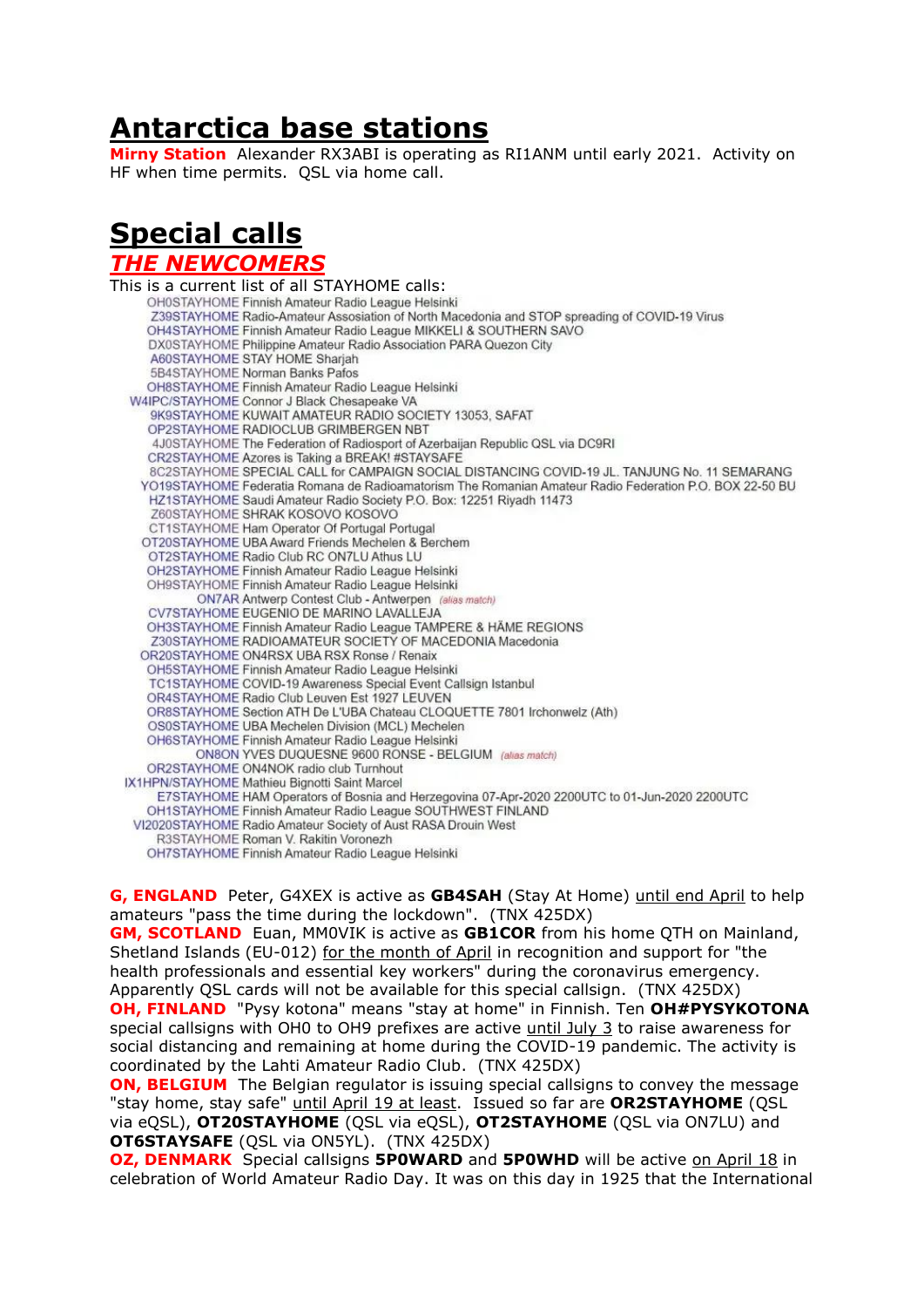Amateur Radio Union was formed in Paris. A special award will be available for contacts made with 5P0WARD/xx and 5P0WHD/xx stations with different suffix extensions; further information can be found on https://www.qrz.com/db/5p0ward. QSLs via Club Log's OQRS, LoTW and eQSL, or via OZ1ACB. Other World Amateur Radio Day 2020 stations include **3Z0WARD** (Poland), **AU20ARD** (India), **HZ1WARD** (Saudi Arabia), **LX5WARD** (Luxem- bourg) and **TF3WARD** (Iceland). QSL via operators' instructions. (TNX 425DX) **VE, CANADA** Radio Amateurs of Canada (RAC, Canada's IARU member society) will hold a special on-air event to celebrate World Amateur Radio Day on 18 April, from 12.00 UTC to 23.59 UTC. The event is to encourage as many amateurs as possible to get on the air and contact as many RAC stations as possible. The RAC official stations that will operate across Canada are **VA2RAC, VA3RAC, VE1RAC, VE4RAC, VE5RAC, VE6RAC, VE7RAC, VE8RAC, VE9RAC, VO1RAC, VO2RAC, VY0RAC, VY1RAC** and **VY2RAC**. A special commemorative certificate will be available. See

https://www.rac.ca/operating/world-amateur-radio-day-april-18/ for more information. (TNX 425DX)

### *THE REMINDERS*

## **4X, ISRAEL**

## **LY, LITHUANIA**

Special callsigns **4Z0GAON** from Israel (QSL via LY2QT) and **LY300GAON** from Lithuania (QSL via LY2QT) is active until end April to commemorate the 300th anniversary of the birth of Eliyahu ben Shlomo Zalman, known as the Vilna Gaon (1720- 1797), one of the most influential figures in rabbinic study since the Middle Ages. A certificate will be available, see qrz.com for information. (TNX 425DX)

**5B, CYPRUS** Amateur radio operators in Cyprus celebrate the 60<sup>th</sup> anniversary of their Cyprus Amateur Radio Society (CARS) during 2020 as **prefix 5B60** (e.g. 5B4AIX turns into 5B60AIX). For QSL information see qrz.com.

**A6, UNITED ARAB EMIRATES** The Emirates Amateur Radio Society (EARS) has several "StayHome" stations active to raise awareness for social distancing and sheltering in place during the COVID-19 pandemic:

**A60SH/1** operated by A61M QSL via A61BK

**A60SH/2** operated by A61Q QSL via EA7FTR

**A60SH/3** operated by A61NN QSL via A61NN

**A60SH/4** operated by A61BK QSL via A61BK

**A60SH/5** operated by A61DD QSL via A92AA

**A60SH/6** operated by A61QQ QSL via A61BK

**A60SH/7** operated by A61FJ QSL via LZ1YE

**A60SH/8** operated by A61K QSL via A61BK

**A60SH/9** operated by A61AY QSL via A61AY

**A60SH/10** operated by A61FK QSL via A61BK

**BV, TAIWAN** Look for **BV120SU** to celebrate the 120<sup>th</sup> anniversary of Soochow University. Operation on HF until August 4. QSL via BU2EQ. (TNX DXNL)

**CO, CUBA** Operators of the Ham Radio Club Manual Alvarez are celebrating the centenary of the first radio station founded in 1920 by Manuel Alvarez. Operation as **T46W** on April 24, 25 and 26;June 26, 27 and 28; August 21, 22 and 23. QSL via LoTW. **DL, GERMANY DL250BEETH** (special DOK 250LVB) joins the celebration of Ludwig van Beethoven's 250<sup>th</sup> birthday until the end of the year. QSL via DJ6SI direct or bureau. (TNX DXNL)

**DL, GERMANY DM30RSV** is the special call to commemorate the formation of the Radiosportverband, the first independent national ARC in Germany. QRV until October 2. QSL via bureau, LoTW or direct via DK5ON, logsearch Club Log. [https://www.darc.de/der](https://www.darc.de/der-club/referate/dx/7oe-jahre-darc-3oe-jahre-rsv/)[club/referate/dx/7oe-jahre-darc-3oe-jahre-rsv/](https://www.darc.de/der-club/referate/dx/7oe-jahre-darc-3oe-jahre-rsv/)

**DL, GERMANY** The special event station **DA2025C** (special DOK 2025CH) supports the bid of Chemnitz to become the European Capital of Culture in 2025. QRV until the end of January 2021. QSL via bureau. (TNX DXNL)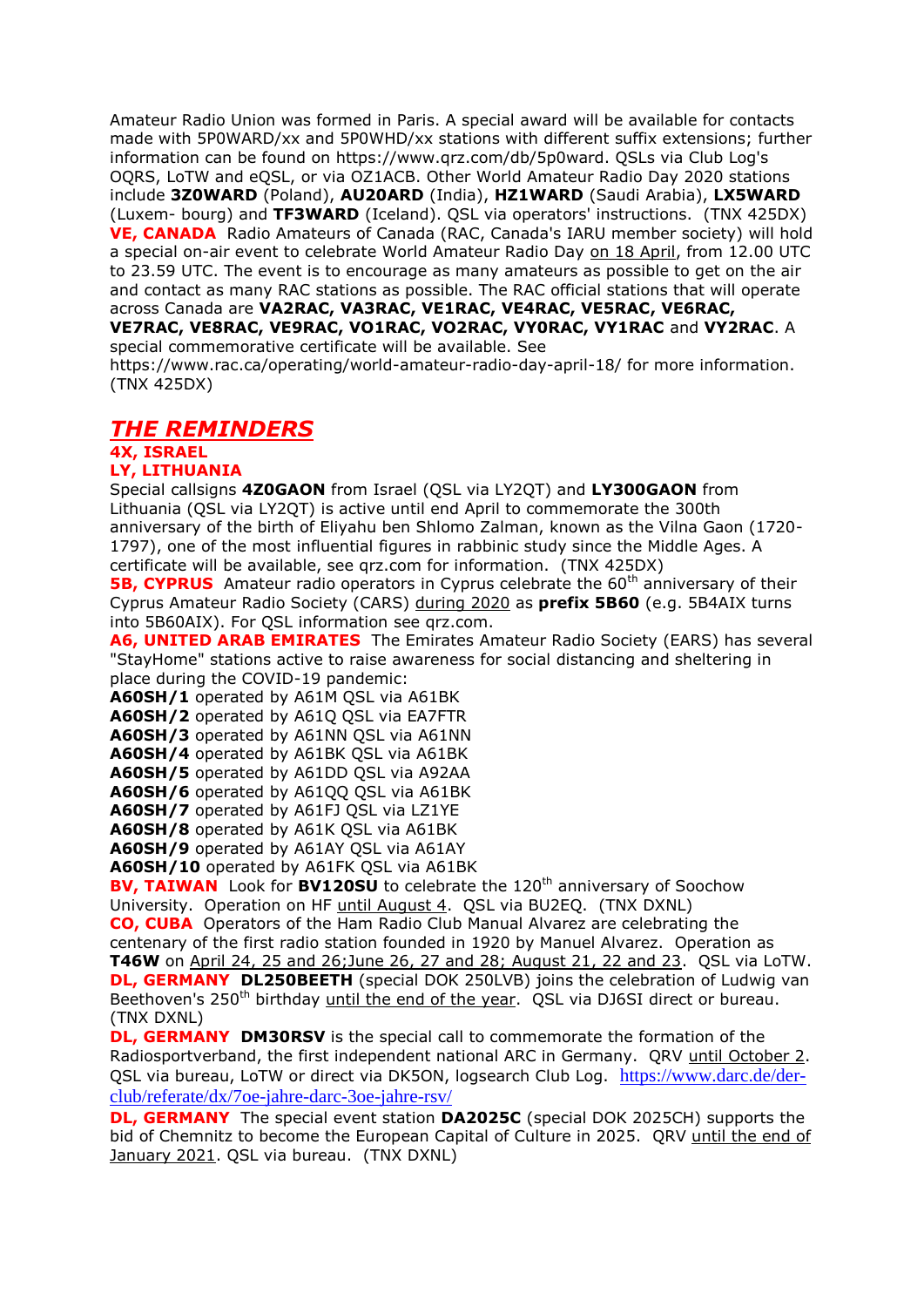**DL, GERMANY** The special event callsign **DL35SDR** (special DOK 35SDR) draws attention during 2020 to the rapid development of SDR technology during the past 35 years. It also recognises the achievements of Prof. Ulrich L. Rohde (DJ2LR) in that field. QSL via bureau. (TNX DXNL)

**DL, GERMANY DA0DOM** (special DOK 500DOM) draws attention to the completion of the cathedral in Magdeburg in 1520. QRV during 2020 from 160 to 13 cm using CW, SSB, digital modes and FM. QSL via bureau, DL8CWA (d), LoTW. (TNX DXNL)

**DL, GERMANY** Celebrating the 70<sup>th</sup> anniversary of the Deutscher Amateur Radio Club (the German IARU society), special calls **DF70DARC** and **DP70DARC** are on air during 2020. QSL via bureau, LoTW or direct to DK5DC; logsearch on Club Log. <http://www.70darc.club/>(TNX 425DX)

**DL, GERMANY** Yannick, DK1YH and others are active as **DL30GER** during 2020 to celebrate the  $30<sup>th</sup>$  anniversary of the German reunification process. QSL via the bureau or direct via DK1YH. (TNX 425DX)

**DL, GERMANY** Special call **DL100BKW** is active throughout 2020 to mark the 100<sup>th</sup> anniversary of the first broadcast transmission from the Radio Station Koenigs Wusterhausen (22 December 1920), which is regarded as the birth of statutorily regulated broadcasting in Germany. QSL via Club Log OQRS. A certificate will be available, see qrz.com for information. (TNX DXNL)

**E7, BOSNIA HERZEGOVINA** HAM Radio operators in Bosnia and Herzegovina are joining STAY HOME campaign until May 31 as **E7STAYHOME**. Activity will include operators from all parts of the Bosnia and Herzegovina and will be on all bands and modes. Robert, E77E and myself Boris E73Y will take care that QSL cards are sent via bureau to everybody in the LOG. Also you can expect LoTW upload after operation is completed and all LOG's collected.

**EA, SPAIN** The DXXE Group marks its 15<sup>th</sup> anniversary with the callsigns AO5DXX (operator Salva/EA5BB) and **AO5DXX/8** (operator Juan/EA8RM) until April 15. QSL via LoTW. (TNX DXNL)

**EA, SPAIN EE1MGY** is a special callsign for EB1LO to commemorate throughout April the sinking of the RMS Titanic during her maiden voyage (15 April 1912). He is QRV using CW, FT8 and WSPR on 160 metres - see why on qrz.com. QSL via EB1LO, direct or bureau. (TNX 425DX)

**F, FRANCE** Look for **TM18JUIN** to commemorate 80 years de l'appel Juin 18, 1940. Operators from ARC F4KLR will be active on May 8-9, 23-24, 30-31 and on June 6-7, 13- 14, 18-19-20-21 and 27 on HF, VHF and DMR. QSL via F4AHN bureau. See QRZ.com. **F, FRANCE** Thierry/F4GVO joins the DXXE celebrations with the callsign **TM15DXXE** during the first half of April. QSL only via LoTW. (TNX DXNL)

**F, FRANCE** The radio club at the Percee du Bocage Museum (F4KKE) will operate CW, SSB and FT8 as TM80CDG on 6-20 June to commemorate the 80<sup>th</sup> anniversary of the "Appeal of 18 June" made by Charles de Gaulle from the BBC in London. QSL via F4KKE (bureau) and LoTW. Often regarded as the origin of the French Resistance against the occupation during World War II, the appeal is one of the most remarkable pieces in the history of radio broadcasting, and as such it has been inscribed to the UNESCO's Memory of the World Register. (TNX 425DX)

**G, ENGLAND** The [National Health Service](https://www.nhs.uk/) (NHS) is the publicly funded healthcare system of the United Kingdom. More so than ever, it's at the forefront of saving lives in the war against COVID-19. The UK licensing regulator (OFCOM) has given written approval for operators around the UK to use **GB0NHS** from within the comfort of their own shacks. Get in touch with [Col MM0NDX](https://www.qrz.com/db/MM0NDX) if you'd like to run this special callsign with immediate effect.

**G, ENGLAND** Celebrating the British Amateur Radio Teledata Group's 60<sup>th</sup> anniversary, special call **GB60ATG** is used from the various DXCC Entities in the United Kingdom until end June 2020. QSL via M0OXO. Complete information on the event and the BARTG Diamond Jubilee Award can be found on<http://bartg.org.uk/wp/> (TNX 425DX) **HB9, SWITZERLAND HB40HTC** and **HB40HC** are QRV for the Helvetia Telegraphy Club that is celebrating its  $40<sup>th</sup>$  anniversary in 2020. QSL via bureau and LoTW. A special activity programme - the HB Open CW Activity (HB-OCWA) Award - will be in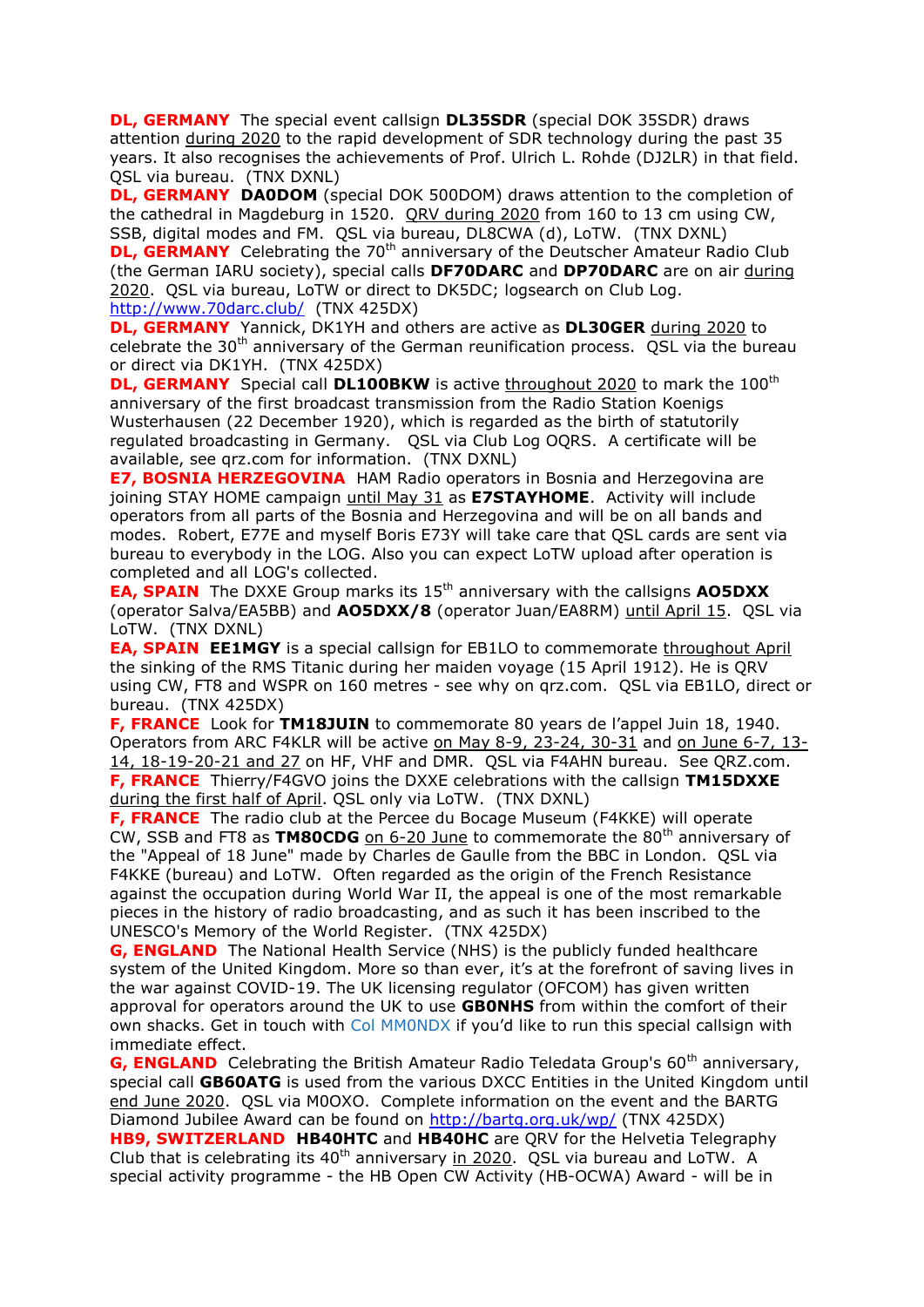place throughout the year to mark the anniversary, help activate the special callsigns and also "inspire amateur radio operators in Switzerland and elsewhere to increase CW activity on the HF bands. The intent of the award is to encourage and reward them for conducting sustained CW conversations rather than short-duration CW signal reports". <https://hb-ocwa.ch/>

**I. ITALY** The Mediterraneo DX Club in the Province of Pisa (IO5JA) celebrates its 10<sup>th</sup> anniversary during April as **II5MPI**. An award is available as well. QSL via LoTW. **I, ITALY** Look for **II3FYT** to celebrate 5 years of Gruppo Radio Dispersi. QRV during 2020. (TNX IW3HV)

**I, ITALY IO3RT** and IO3AF are 2 special calls for ARI Thiene to commemorate 100<sup>th</sup> anniversary of Arturo Ferrarin's epic flight from Rome to Tokyo. Look for activity from 80 to 6 meter using SSB, CW and digital modes until end May. QSL via IQ3BM. (TNX 425DX)

**I, ITALY** II5MPI is the special callsign for the Mediterraneo DX Club's Pisa District to celebrate its 10th anniversary on 1-30 April. QSL via LoTW. See qrz.com for more information.

**I, ITALY** Members of the 4U1GSC Amateur Radio Club is active as **4U25B** until end August. It draws attention to the  $25<sup>th</sup>$  anniversary of the United Nations Logistics Base in Brindisi. QSL via 9A2AA direct or bureau. (TNX DXNL)

**I, ITALY** ARI Fidenza will use a series of special calls during 2020 to commemorate 12 major events and achievements in Guglielmo Marconi's life:

| April:      | <b>II4FTX</b> First transatlantic radio signals transmission (1901)        |
|-------------|----------------------------------------------------------------------------|
| <u>May:</u> | <b>II4TEA</b> First radio message between the United States and the United |
|             | Kingdom (1903)                                                             |

June: **II4REP** Rescue of the ocean liner "Republic" (1909)

July: **II4NBL** Marconi is awarded the Nobel Prize in Physics (1909)

August: **II4CLT** Inauguration of the radio station at Coltano (1911)

September: **II4PTN** Marconi applies for his first patent (1896)

October: **II4LGH** Marconi switches on the lights at Sydney Town Hall from Genoa via wireless transmission (1930)

November: **II4RVT** Inauguration of Vatican Radio (1931)

December: **II4MDY** Marconi Day at Chicago World's Fair (1933)

QSL via IQ4FE, bureau or direct. See<http://arifidenza.hamlogs.net/> for the award and more info.

**JA, JAPAN** Members of the JARL Okinawa Branch are supporting the reconstruction of Shuri Castle, a UNESCO World Heritage building which burned down on Oct. 31 2019, with the special event station **8N6SHURI** during 2020. QSL via bureau. (TNX DXNL) **LX, LUXEMBOURG LX20I** is the special call for the LX7I contest station in Eschdorf, Luxembourg to celebrate its 20<sup>th</sup> anniversary. It will be used for most contests in 2020,

starting a single-operator entry in the CQ WW 160-Meter CW Contest (24-26 January). QSL via LX2A. A special LX20I Award will be available. <http://lx7i.com/lx20i/>

**LZ, BULGARIA** The Bulgarian Radio Club Blagovestnik (LZ1KCP) continues to honour the memory of Orthodox saints during April as **LZ603IL**. QSO count towards the All Saints 2020 award. QSL via bureau or via LZ1KCP direct.

**OE, AUSTRIA** Austrian special event station **OE20M** will be active on April 24-26 to commemorate the anniversary of Guglielmo Marconi's birth (25 April 1874). QSL via OE1WHC (bureau) or direct to DokuFunk, OE20M, An den Steinfeldern 4A, 1230 Wien, Austria. (TNX 425DX)

**OE, AUSTRIA** Wolfgang, OE1WWL is celebrating his golden jubilee in amateur radio during 2020 as **OE1970WWL**. An entry in the CQ WW WPX SSB contest is included (March 28-29) as OE0WWL. QSL via home call, bureau and LoTW. (TNX 425DX)

**OE, AUSTRIA OE25EU** is celebrating the 25<sup>th</sup> anniversary since Austria acceded to the European Union. It will be used on 2-3 May, 6-7 and 21-22 June and during the first full weekends of July-November. All QSOs will be confirmed automatically via the bureau. (TNX 425DX)

**OK, CZECH REPUBLIC** Celebrating the 30th anniversary of the Czechoslovak DX Club, special callsign **OL30DXC** will be active on all bands and modes from now until 31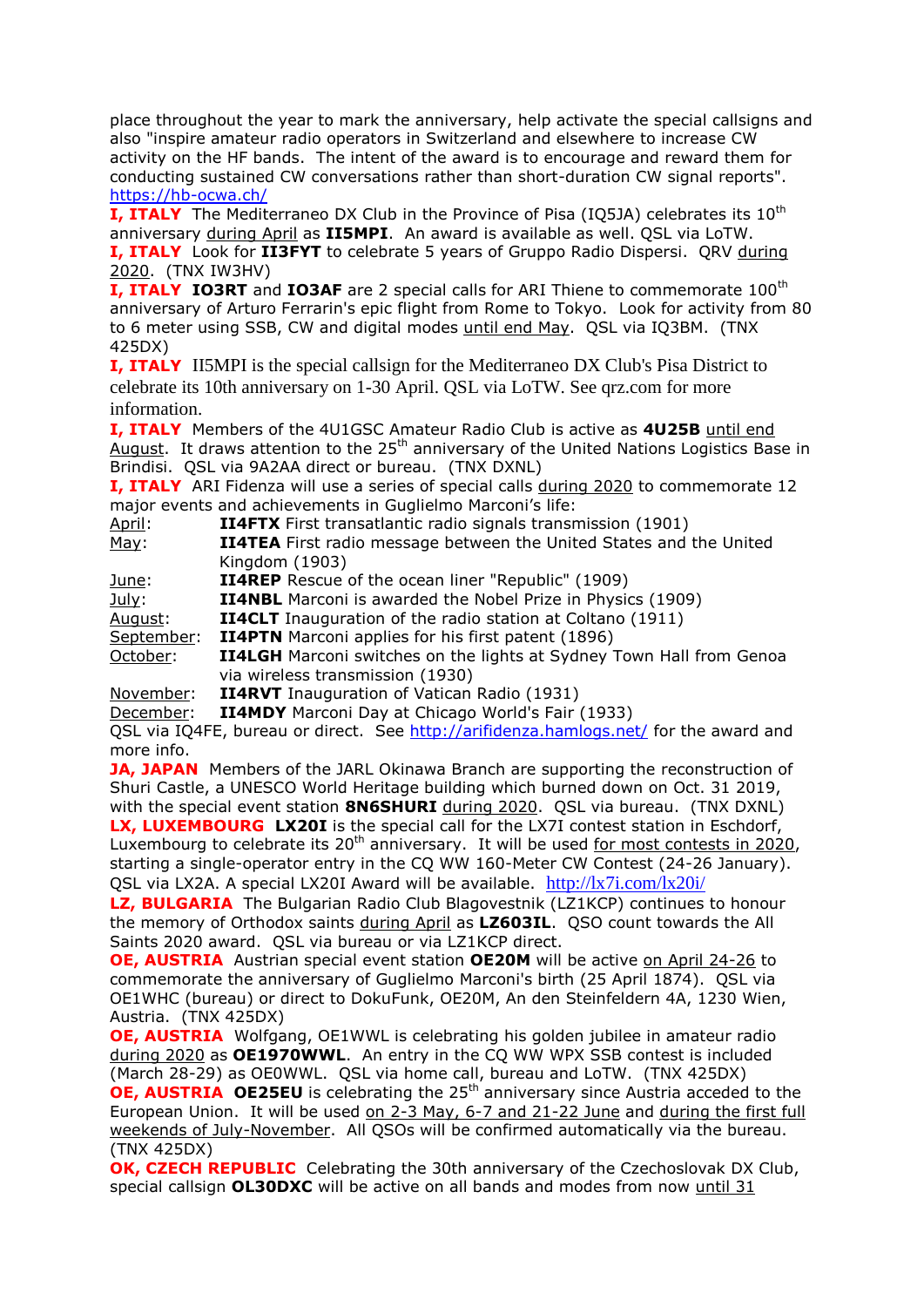December. A special QSL card will be sent automatical- ly via the bureau; direct cards go via OK2PXJ. (TNX 425DX)

**OK, CZECH REPUBLIC** OK4RQ, OK1VP, OK1AY, OK1DOL, OK6DJ and OK1IWS will be active throughout 2020 with the special event callsign **OL725PLZ** to mark the founding of Plzen 725 years ago. An award is available as well. QSL via Club Log OQRS or OK1DRQ direct. (TNX DXNL)

**OX, GREENLAND** All people in the Danish Kingdom are going to celebrate the 80th birthday of H.M. The Queen on April 16, 2020 and so will the Danish amateur radio association EDR. In collaboration with the Greenlandic radio amateurs, we are organizing an event where many stations in the two entities will be active on all bands using the special callsigns **OX8ØHM** and **OZ8ØHM**. You will be able to obtain a special royal award on this day by contacting the different stations. Award rules will appear soon. The event will be throughout the day on April 16.

**OZ, DENMARK OZ80QUEEN** is QRV on April 16 to celebrate the 80<sup>th</sup> birthday of H.M. Queen Margrethe II. QSL via Club Log's OQRS, or via OZ1ACB.

**OZ, DENMARK** To mark the liberation of Denmark, **OZ75MAY** will be QRV from May 1 until May 10. An award will be available on<https://oz75may.oz0j.dk/>OSL via OZ1ACB, Club Log OQRS, LoTW.

**PA, THE NETHERLANDS** Special event station **PA75ASN** is active until 10 May to commemorate the 75th anniversary of the liberation of the city of Assen during World War II. QSL via the bureau (preferred), or direct to PA0VCC. (TNX 425DX)

**PA, THE NETHERLANDS** Special station **PA75VERON** is active during 2020 to celebrate the 75th anniversary of the Vereniging voor Experimenteel Radio Onderzoek in Nederland. Activity from 40 to 10 meter using FT8. QSL via LoTW only.

**PA, THE NETHERLANDS** Celebrating 75 years of freedom since the end of World War II, special Dutch callsigns **PA75FREE, PB75FREE, PC75FREE, PD75FREE, PE75FREE, PF75FREE, PG75FREE, PH75FREE, PA75FREEDOM and PD75FREEDOM** will be active on 1-31 May. All QSOs will be confirmed via the bureau; please use Club Log's OQRS for direct requests. A certificate will be available; see the YNOMY DX Group's website <http://www.ynomy.nl/>(TNX 425DX)

**PY, BRAZIL** PT2ADM is QRV **ZW75FEB** until end May. This to celebrate the 75<sup>th</sup> anniversary of the end of World War II, and as a tribute to the Forca Expedicionaria Brasileira, the Brazilian Expeditionary Force that fought alongside the Allied powers in Italy during the conflict. QSL via PT2ADM, direct or bureau.

**PY, BRAZIL** Special callsign **ZW60DF** will be active during April to commemorate the  $60<sup>th</sup>$  anniversary of Brasilia. The city was founded on 21 April 1960, to serve as the new federal capital of Brazil and seat of government of the Distrito Federal. QSL via LoTW, or via PT2GTI. (TNX 425DX)

**S5, SLOVENIA** Radioclub Slovenska Bistrica (S59FOP) will be active as **S50EARTH** in April for the 50th anniversary of Earth Day. QSL via eQSL only. Established in 1970, Earth Day is an annual event celebrated around the world on April 22 to demonstrate support for environmental protection. (TNX 425DX)

**S5, SLOVENIA** Members of the Radio Club Cerkno are active as special event callsign **S500E** throughout 2020. Activity is to mark half a million QSO made from the S50E - JN76AD station. A special QSL will confirm each contact via the bureau in early 2021. LOG will be uploaded on ARRL LoTW and CLUBLOG on a regular basis. For those who want to send card direct please request QSL over Clublog OQRS (preferred) or send SASE with 3 US\$ or equivalent in EUR to cover return postage to QSL manager Miran Vončina S50O, Cvetkova 35, 5282 Cerkno, Slovenija. Cards with insufficient postage or no return envelope will be returned via the QSL bureau. Special S500E T-shirt will be awarded to station with highest number of QSO (band/mode) from each continent and Slovenija. For more information, updates and useful links please visit Radio Club Cerkno S50E website at <http://www.s50e.si/>(TNX S50U)

**SP, POLAND** Look for **SN100KW** to celebrate the 100<sup>th</sup> anniversary of Pope John Paul II on May 18, 1920. Operation during April and May. QSL via SP3PGS bureau. **SP, POLAND** Special calls **3Z90PZK**, **HF90PZK**, **SN90PZK** and **SP90PZK** are QRV during 2020 to celebrate the 90<sup>th</sup> anniversary of the Polish Amateur Radio Union (PZK,